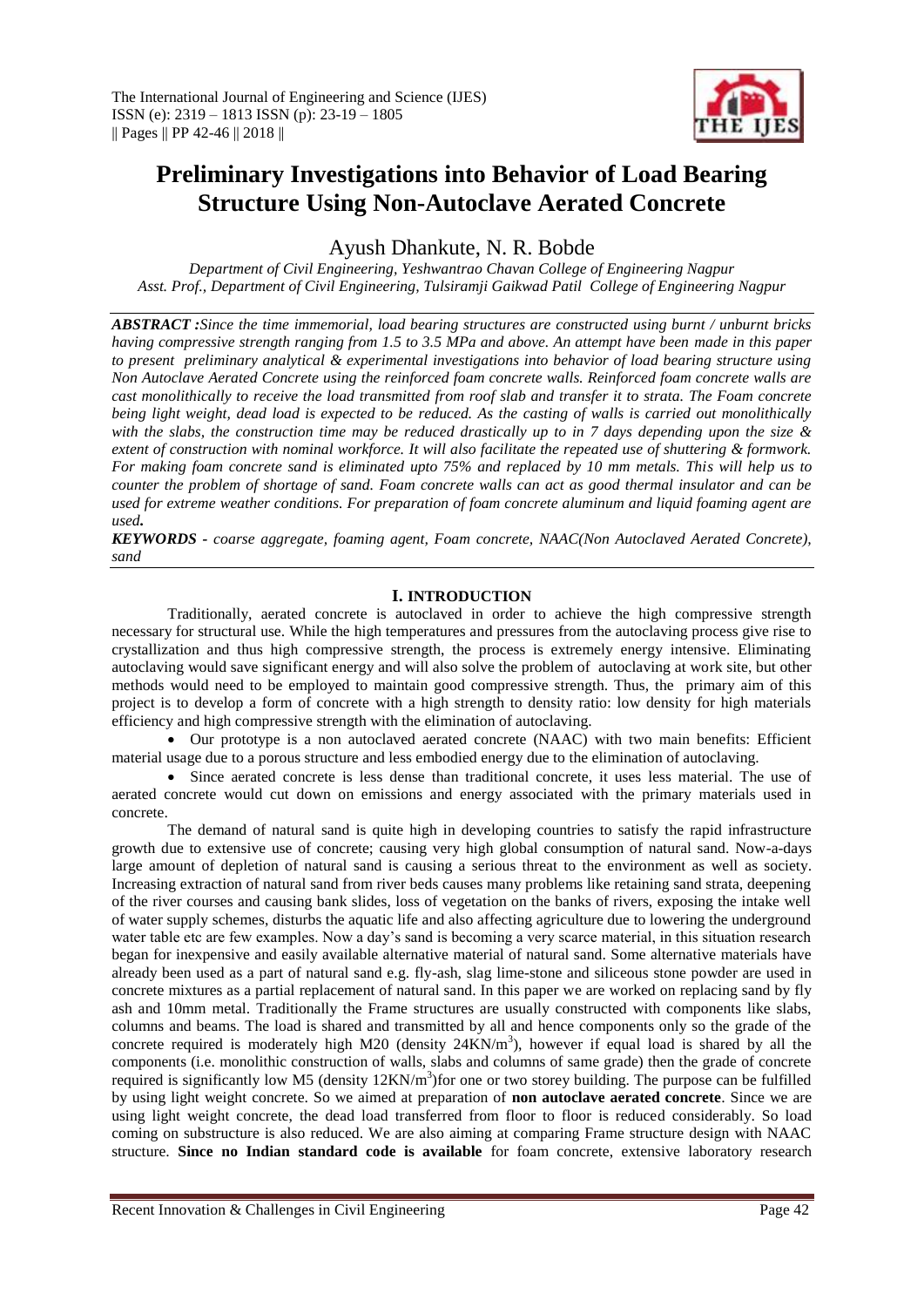programme has to be carried out in addition to previous research work is referred for the design of foam concrete.

#### **II. CONCRETE FORMATION**

#### **2.1 Aluminum Powder as foaming agent**

The reactions that drive the concrete formation process are essential to understanding the optimization process of NAAC. The ingredients that comprise NAAC and their descriptions are presented

| <b>Raw material</b> |       | <b>Description</b>                     |  |  |
|---------------------|-------|----------------------------------------|--|--|
| Aluminum            | Flake | Reacts with water and Quicklime to     |  |  |
|                     |       | form hydrogen gas, aerating the        |  |  |
|                     |       | concrete                               |  |  |
| Type I/II Portland  |       | Provides most of the compressive       |  |  |
| Cement              |       | strength in its hydrated form and      |  |  |
|                     |       | acts as a binding agent                |  |  |
| Ouicklime           |       | Facilitates aluminum aeration reaction |  |  |
|                     |       | and acts as a binding agent            |  |  |
| Water               |       | Hydrates the portland cement<br>to     |  |  |
|                     |       | increase compressive strength, and     |  |  |
|                     |       | reacts with Quicklime to form calcium  |  |  |
|                     |       | hydroxide                              |  |  |
| Fine Sand           |       | Acts as a filler/aggregate             |  |  |
| Fly ash             |       | Acts as a filler                       |  |  |
| TiO <sub>2</sub>    |       | To enhance strength                    |  |  |

The aeration of NAAC is fundamentally the result of the chemical reaction of aluminum with water to produce hydrogen gas, which becomes entrapped in the concrete slurry and forms voids, creating the cellular structure required for NAAC. Although the reaction between aluminum and water is thermodynamically favorable, the aluminum oxide layer on the surface of the aluminum inhibits the reaction, requiring the presence of Ca(OH)2 to aid in the removal of the oxide layer.2 Quicklime, otherwise known as calcium oxide, exothermically reacts with water to form calcium hydroxide, which then facilitates the aluminum reaction:

 $CaO + H2O = Ca(OH)2$  (1)

Portland cement, sand, lime, and water form the hardened concrete matrix. Many types of cement are available in the market, but the most commonly used is Portland cement, which contains ~75% various forms of calcium silicates, as well as a combination of aluminates and metal oxides. The two calcium silicates most commonly found in Portland cement are (CaO)3\*SiO2 (alite) and (CaO)2\*SiO2 (belite), and the main oxides in Portland cement are CaO,SiO2, Al2O3, Fe2O3, MgO, and SO3.5 The curing reactions in concrete involve the hydration ofthe Portland cement to form calcium silicate hydrates (CSH).Allite, for example, is formed inthe following stoichiometric reaction, with calcium hydroxide also formed as a byproduct:

 $2(CaO)3*SiO2 + 6H2O = (CaO)3*(SiO2)2*(H2O)3 + 3Ca(OH)2$  (2)

In AAC, all components of the concrete slurry are exposed to temperatures of ~180oC and pressures of ~800 kPa; consequently, chemical reactions which may not occur at STP go to completion and all the processes occur much more quickly. Principally, the CSH formed in the hydration reactions are crystalline, providing AAC with high strength. The most prevalent crystalline mineral formed is tobermorite; however, other mineral phases are present. Conversely, in NAAC, the hydration of Portland cement results in various amorphous CSH products, displaying poor crystallinity and resembling a porous solid/rigid gel referred to as tobermorite gel, due to its chemical resemblance to the sought after product from autoclaving. However, tobermorite gel is inherently weaker than crystalline tobermorite. Additionally, while autoclaving reduces the curing process to a matter of hours, NAAC requires at least several months of curing to reach full compressive strength

#### **III. SAMPLE PREPARATION**

The samples of foam concrete are prepared initially for checking the strength and the desired density of foam concrete. So the samples are prepared without addition of  $TiO<sub>2</sub>$  and lime(TYPE 1) initially but as the strength given by these sample is not meeting the requirement the  $TiO<sub>2</sub>$ and lime is added to increase the strength(TYPE 2). The dose of TiO<sub>2</sub>is referred from the previous research of various authors. The procedure of sample preparation is same for the both( i.e. TYPE 1 and TYPE 2).

Initially all the dry constituents sand, cement, 10 mm metals, lime and  $TiO<sub>2</sub>(added only for TYPE 2)$ are mixed until a homogeneous mix is formed . Then water with some plasticizer(to increase the workability) is added and a slurry mix is obtained. Before half to one minute of the pouring the mixture into the cubes aluminium powder is added and mixed thoroughly. Because as the aluminium comes in the contact of the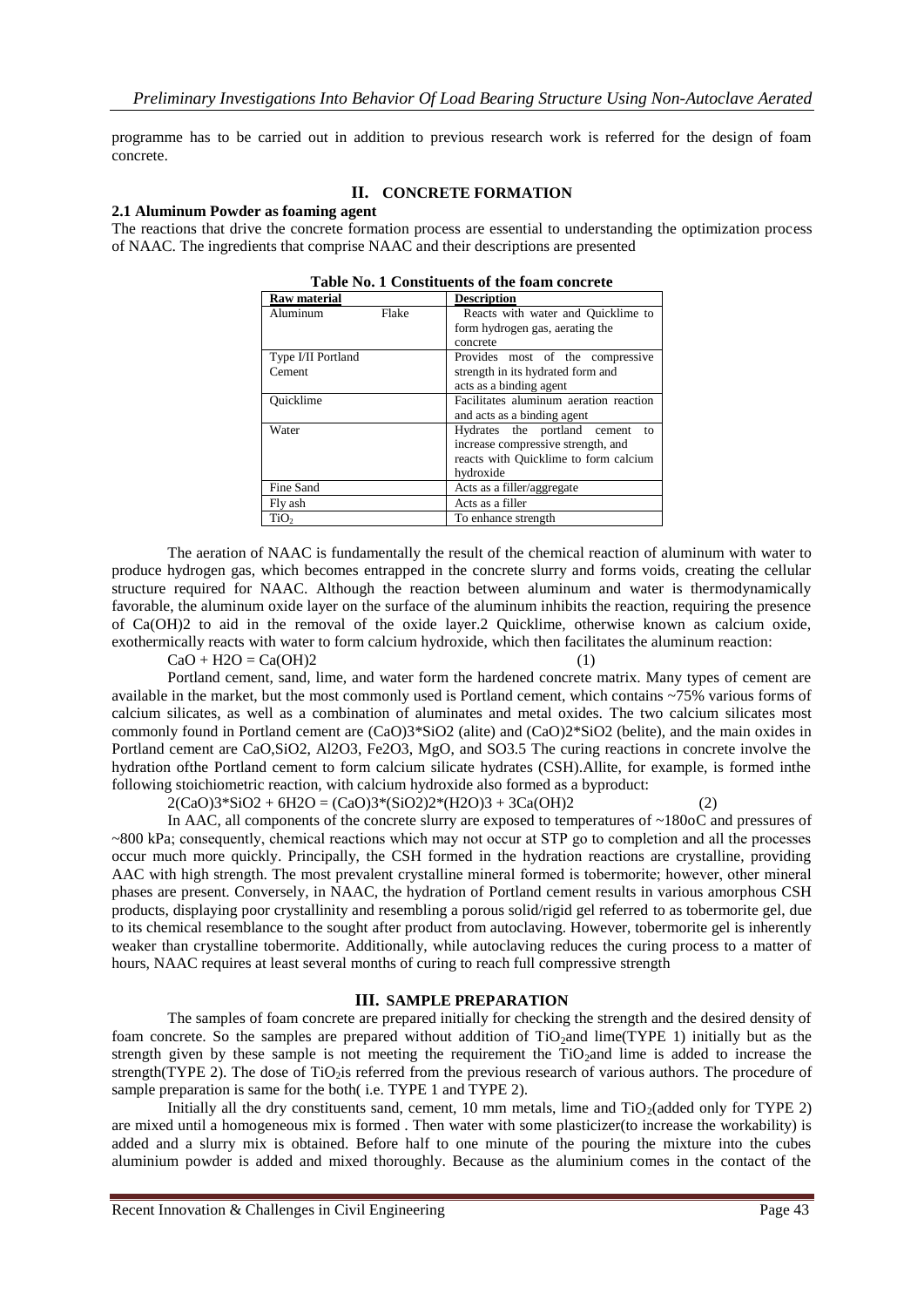cement constituents in the presence of water the reaction is get started and hydrogen gas evolves which is mainly responsible for the aeration. The cubes are of dimension 150mm.

## **IV. SAMPLE PROPORTION**

As the investigation is totally based on the NAAC (Non Autoclaved Aerated Concrete) the proportions of the different constituents are referred from the previous research for autoclave aerated concrete. However, as there is no IS code is provided the investigation is based on previous researches.

| <b>Required</b>                 | 1200  | 1400  |
|---------------------------------|-------|-------|
| <b>Density</b>                  |       |       |
| (Kg/m <sup>3</sup> )Design Prop |       |       |
| <b>Target Comp.</b>             | 6.5   | 12    |
| <b>Strength</b>                 |       |       |
| (N/mm <sup>2</sup> )            |       |       |
| $W/C+F.A$                       | 0.55  | 0.5   |
| Ratio                           |       |       |
| <b>OPC</b>                      | 294   | 336   |
| (Kg)                            |       |       |
| <b>Fly Ash</b>                  | 126   | 144   |
| (Kg)                            |       |       |
| <b>Fine Sand</b>                | 549   | 680   |
| (Kg)                            |       |       |
| Water(Kg)                       | 231   | 240   |
| <b>Aluminium</b><br>(Kg)        | 1.176 | 1.344 |

| Table N0. 2 Proportions for NAAC without $TiO2$ and lime |
|----------------------------------------------------------|
|----------------------------------------------------------|

| <b>Required Density</b>      | 1200  | 1400  |
|------------------------------|-------|-------|
| $(Kg/m^3)$ Design Prop       |       |       |
| <b>Target Comp. Strength</b> | 6.5   | 12    |
| (N/mm <sup>2</sup> )         |       |       |
| $W/C + F.A$ Ratio            | 0.55  | 0.5   |
| OPC(Kg)                      | 294   | 336   |
| Fly Ash (Kg)                 | 126   | 144   |
| Fine Sand (Kg)               | 549   | 680   |
| Water(Kg)                    | 231   | 240   |
| Lime                         | 97    | 116   |
| (Kg)                         |       |       |
| TiO <sub>2</sub>             | 485   | 700   |
| (gm)                         |       |       |
| <b>Aluminium</b><br>(Kg)     | 1.176 | 1.344 |
|                              |       |       |

**Table No. 3 Proportions with TiO2and Lime**

Theoretically the w/c ratio is about 0.5 but practically as the lime and flyash is added to the mix the w/c ratio increases because of the some amount of water is required to wet these material. The above proportions are given for full sand but one of the part of the investigation is to reduce the use of sand and hence only for the proportion weight of the sand. the sand is replaced by 25%, 50%, 75% . Thus in TYPE 1 and TYPE 2samples we again have four variations of **agg:sand**(i.e.0:1 ,1:3, 1:1, 3:1)

# **V. EXPERIMENTAL RESULTS**

In TYPE 1 samples (without TiO<sub>2</sub> and lime) all the cubes are placed for water curing. For the TYPE 2 samples (with TiO<sub>2</sub>and lime) half of the cubes are placed for water curing and half are kept as it is in the cubes. The strength is checked at 7 days and 28 days respectively.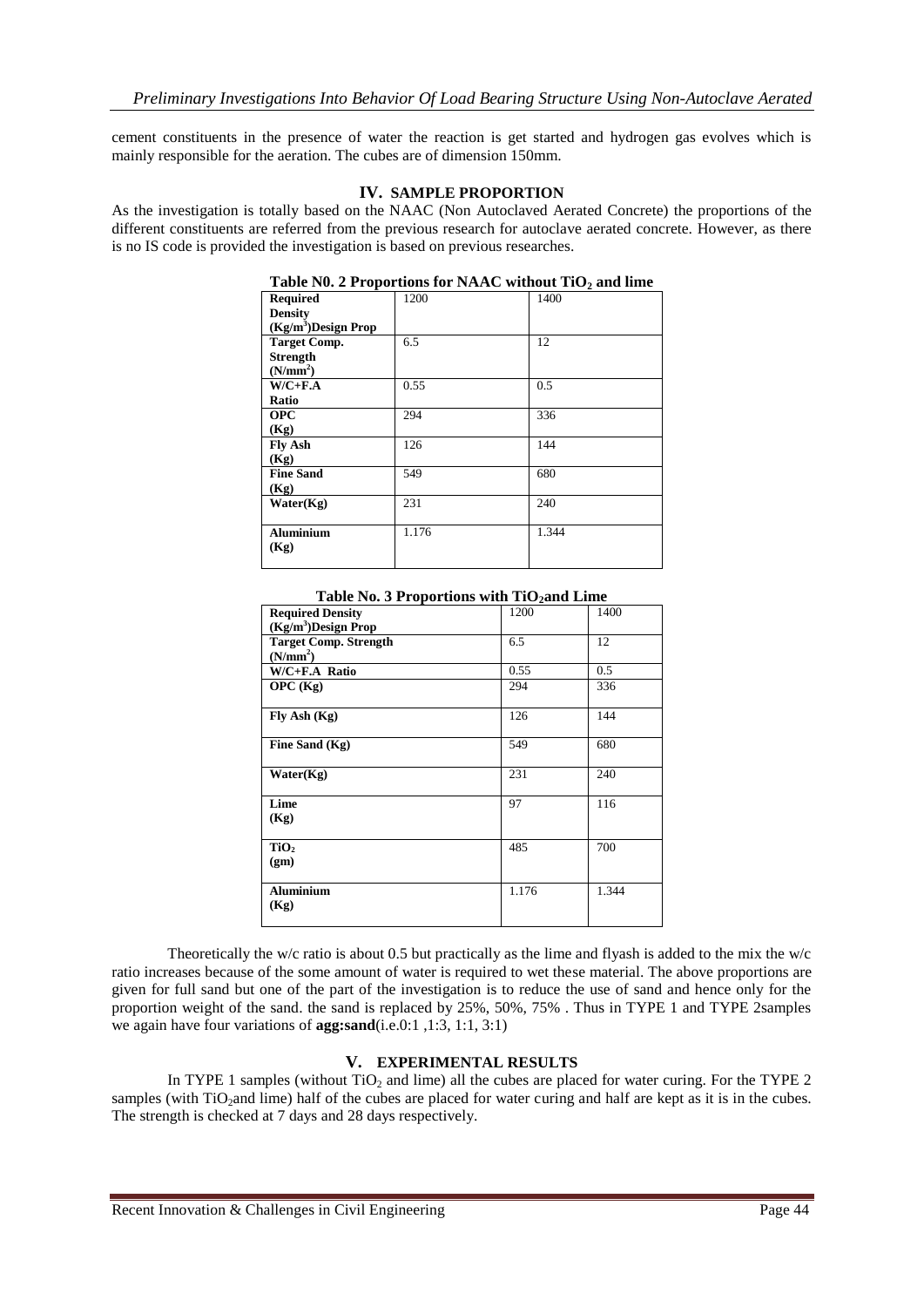| <b>SAMPLE</b><br><b>PROPORTION</b><br><b>DENSITY</b><br><b>DAYS</b><br>TiO <sub>2</sub><br>28<br>Sr.<br>No.<br>7<br>$(Kg/m^3)$<br><b>STRENGTH</b><br>Agg:Sand<br>Lime<br>(MPa)<br>(MPa)<br>0.7<br>1:0<br>1200<br>1.2<br>Absent<br>A<br>0:1<br>B<br>0.4<br>1.4<br>3:1<br>C<br>0.6<br>1.2<br>0.5<br>1:1<br>1.7<br>D<br>$\overline{2}$<br>1400<br>1:0<br>0.9<br>1.7<br>Absent<br>А<br>3:1<br>0.8<br>2.2<br>B<br>0.7<br>$\mathsf{C}$<br>1:1<br>2.0 |  |  |  | $  \prime$                     |
|------------------------------------------------------------------------------------------------------------------------------------------------------------------------------------------------------------------------------------------------------------------------------------------------------------------------------------------------------------------------------------------------------------------------------------------------|--|--|--|--------------------------------|
|                                                                                                                                                                                                                                                                                                                                                                                                                                                |  |  |  | <b>DAYS</b><br><b>STRENGTH</b> |
|                                                                                                                                                                                                                                                                                                                                                                                                                                                |  |  |  |                                |
|                                                                                                                                                                                                                                                                                                                                                                                                                                                |  |  |  |                                |
|                                                                                                                                                                                                                                                                                                                                                                                                                                                |  |  |  |                                |
|                                                                                                                                                                                                                                                                                                                                                                                                                                                |  |  |  |                                |
|                                                                                                                                                                                                                                                                                                                                                                                                                                                |  |  |  |                                |
|                                                                                                                                                                                                                                                                                                                                                                                                                                                |  |  |  |                                |
|                                                                                                                                                                                                                                                                                                                                                                                                                                                |  |  |  |                                |
|                                                                                                                                                                                                                                                                                                                                                                                                                                                |  |  |  |                                |

**Table No. 4 Experimental Observations (TYPE 1samples)**

The highest strength obtained for TYPE 1 Samples is 2.2 MPa but the strength requirement is about 5MPa

|                                 | Table FW. 3 Experimental Observations I II E 2 samples |                |                  |                   |                 |                   |  |
|---------------------------------|--------------------------------------------------------|----------------|------------------|-------------------|-----------------|-------------------|--|
| $\frac{\text{Sr.}}{\text{No.}}$ | TiO <sub>2</sub>                                       | <b>DENSITY</b> | <b>SAMPLE</b>    | <b>PROPORTION</b> | <b>DAYS</b>     | <b>DAYS</b><br>28 |  |
|                                 | Lime                                                   | $(Kg/m^3)$     |                  | Agg:Sand          | <b>STRENGTH</b> | <b>STRENGTH</b>   |  |
|                                 |                                                        |                |                  |                   | (MPa)           | (MPa)             |  |
|                                 | Present                                                | 1400           | A Curing         | 1:0               | 1.4             | 1.7               |  |
|                                 |                                                        |                |                  |                   |                 |                   |  |
|                                 |                                                        |                | A Dry            | 1:0               | 1.3             | $\mathbf{2}$      |  |
|                                 |                                                        | 1200           | <b>B</b> curingg | 1:0               | $1.2\,$         | $2.2\phantom{0}$  |  |
|                                 |                                                        |                | <b>B</b> Drv     | 1:0               | 1.2             |                   |  |
|                                 |                                                        |                |                  |                   |                 |                   |  |
| $\overline{2}$                  | Present                                                | 1200           | A Curing         | 3:1               | 1.3             | 2.7               |  |
|                                 |                                                        |                | A Dry            | 3:1               | $1.2\,$         | 2.3               |  |

**Table No. 5 Experimental Observations(TYPE 2 samples)**

Due to presence of the  $TiO<sub>2</sub>$  and lime, the strength has been increased. And also the cubes placed for the water curing and the cubes kept dry are giving approximately the same value. So it can be inferred that NAAC upto 2.5MPa can be prepared with the help of  $TiO<sub>2</sub>$  and lime using aluminium as foaming agent.

## **VI. MATERIAL COST COMPARISON**

Current rate of RMC in India is  $RS.4500/m<sup>3</sup>$  while if we calculate per  $m<sup>3</sup>$  cost of non-autoclave foam concrete it will cost around  $Rs.3500-3700/m<sup>3</sup>$ . As the weight of the structure(using foam concrete) will reduced the cost of foundation will automatically decreased. In addition to this we need not required to provide sound and thermal insulation to building.

## **VII.CONCLUSION**

As our aim is to construct the reinforced foam concrete load bearing structure by using NAAC it is necessary to have the foam concrete of desired grade. The use of non autoclaved concrete in place of autoclaved avails us to conserve the energy. Due to use of the foam concrete the Dead load is reduced considerably also it minimizes the time required for the construction. Due to the replacement of the sand by the 10 mm metals we aimed at ceasing the problem related to sand shortage. Thermal and sound insulation is one of the major advantages of foam concrete.

# **VIII. PROPOSED FUTURE WORK**

Initially we targeted the strength of 5MPa but actually we are getting only upto maximum 2.7MPa for NAAC. In order to construct the reinforced foam concrete load bearing structure we require the minimum compressive strength of 5MPa for G+1 or G+2 buildings. But in order to achieve that strength further investigation are carrying out by preparing NAAC using liquid foam agent. Once the strength is achieved then further investigations on the properties of the NAAC foam concrete such as bond strength, shrinkage, soundness, impact resistance, flexural strength etc. Analysis of the structure is being carried out considering the load bearing structure ,all walls casted monolithically with reinforcement without column.

## **REFERENCES**

- [1]. A.V Patil and Dr A.M Pande "Experimental investigation into silicoManganese slag manufactured sand fine agregate used in masonry mortar" *ICI International conference on Innovative World of Concrete*, 23-26 October 2013, Hitex Hyderabad
- [2]. A,V Patil and Dr A.M Pande , " Critical study of utilization of Silico Manganese slag- A non Biodegradable waste material as coarse and fine aggregate in PCC and RCC." *2014 International conference UNESCO CHAIR IN TECHNOLOGIES FOR DEVELOPMENT : WHAT IS ESSENTIAL?* 4-6 June 2014, EPFL , Lausanne Switzerland
- [3]. A.V. Patil and Dr. A.M Pande, "Behaviour of Silico Manganese slag Manufactured Aggregate as material for Road and Rail Track Construction" *International Journal of Advanced Materials Research (ISSN1022-6680),* Vols. 255-260(2011) pp 3258-3262
- [4]. M A Tahir, UET, Pakistan and P Nimityongskul, Asian Institute of Technology, Thailand "Water-cement ratio law for fly ash concrete", *26th Conference on OUR WORLD IN CONCRETE & STRUCTURES*: 27 - 28 August 2001, Singapore.

Recent Innovation & Challenges in Civil Engineering Page 45